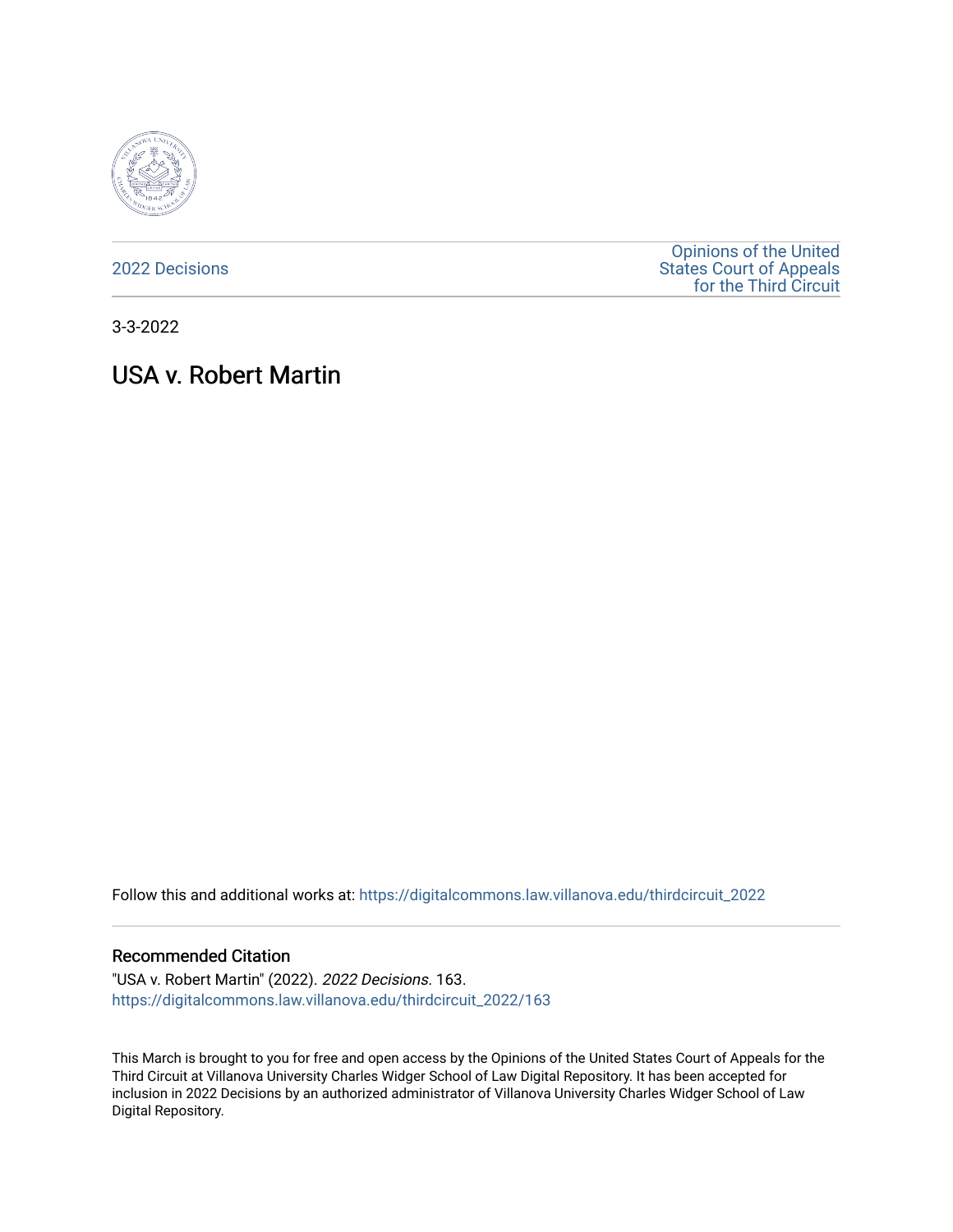### CLD-092 **NOT PRECEDENTIAL**

## UNITED STATES COURT OF APPEALS FOR THE THIRD CIRCUIT

\_\_\_\_\_\_\_\_\_\_\_

# No. 21-2853 \_\_\_\_\_\_\_\_\_\_\_

## UNITED STATES OF AMERICA

v.

ROBERT EARL MARTIN, Appellant

On Appeal from the United States District Court for the Eastern District of Pennsylvania (E.D. Pa. Criminal No. 2:98-cr-00178-001) District Judge: Honorable Mark A. Kearney

\_\_\_\_\_\_\_\_\_\_\_\_\_\_\_\_\_\_\_\_\_\_\_\_\_\_\_\_\_\_\_\_\_\_\_\_

\_\_\_\_\_\_\_\_\_\_\_\_\_\_\_\_\_\_\_\_\_\_\_\_\_\_\_\_\_\_\_\_\_\_\_\_

Submitted on Appellee's Motion for Summary Action Pursuant to Third Circuit LAR 27.4 and I.O.P. 10.6 February 24, 2022 Before: AMBRO, SHWARTZ and BIBAS, Circuit Judges

> (Opinion filed: March 3, 2022) \_\_\_\_\_\_\_\_\_

> > OPINION\* \_\_\_\_\_\_\_\_\_

<sup>\*</sup> This disposition is not an opinion of the full Court and pursuant to I.O.P. 5.7 does not constitute binding precedent.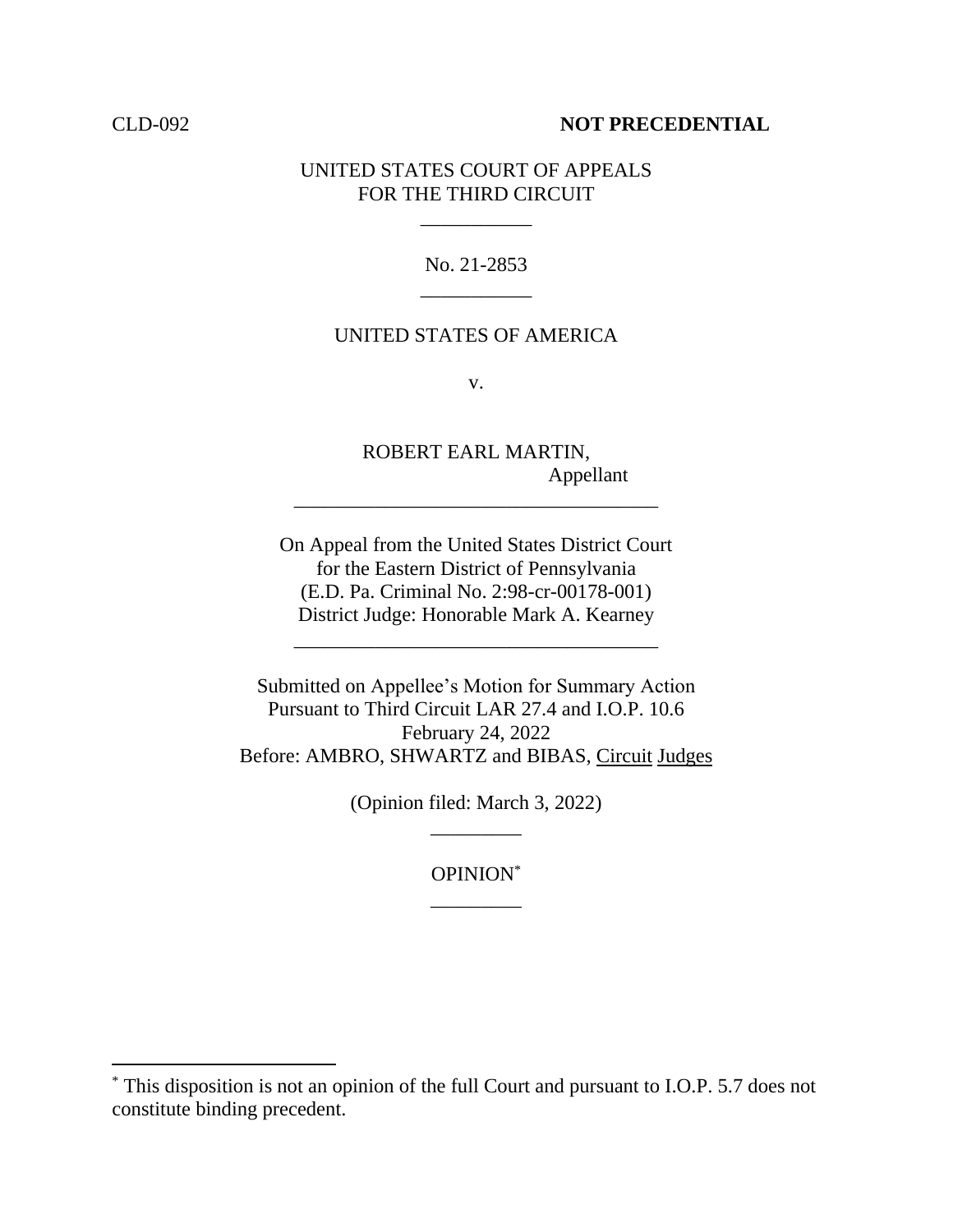### PER CURIAM

Robert Martin appeals pro se from the District Court's denial of his motion for compassionate release. The Government has filed a motion for summary action. For the reasons that follow, we grant the Government's motion and will summarily affirm the District Court's judgment.

I.

In 1998, after a jury trial in the United States District Court for the Eastern District of Pennsylvania, Martin was convicted of armed bank robbery, see 18 U.S.C. § 2113, and using and carrying a firearm during a crime of violence, see 18 U.S.C. § 924(c). The District Court sentenced Martin to life in prison pursuant to the federal "three strikes" sentencing law, see 18 U.S.C. § 3559(c), which mandates a life sentence when a defendant's current offense and at least two prior offenses each qualifies as a "serious violent felony" as defined in § 3559(c)(2)(F). Martin's two predicate convictions were a 1988 federal conviction for armed bank robbery and a 1974 Pennsylvania state-court conviction for second-degree murder.

In July 2021, Martin filed a pro se motion for compassionate release under 18 U.S.C. § 3582(c)(1)(A)(i).<sup>1</sup> He argued that the District Court should resentence and release him because he feared severe illness or death from COVID-19. He maintained that he was particularly vulnerable because of his age and medical history. He also

<sup>&</sup>lt;sup>1</sup> The parties did not dispute that Martin exhausted his administrative remedies prior to filing this motion for compassionate release.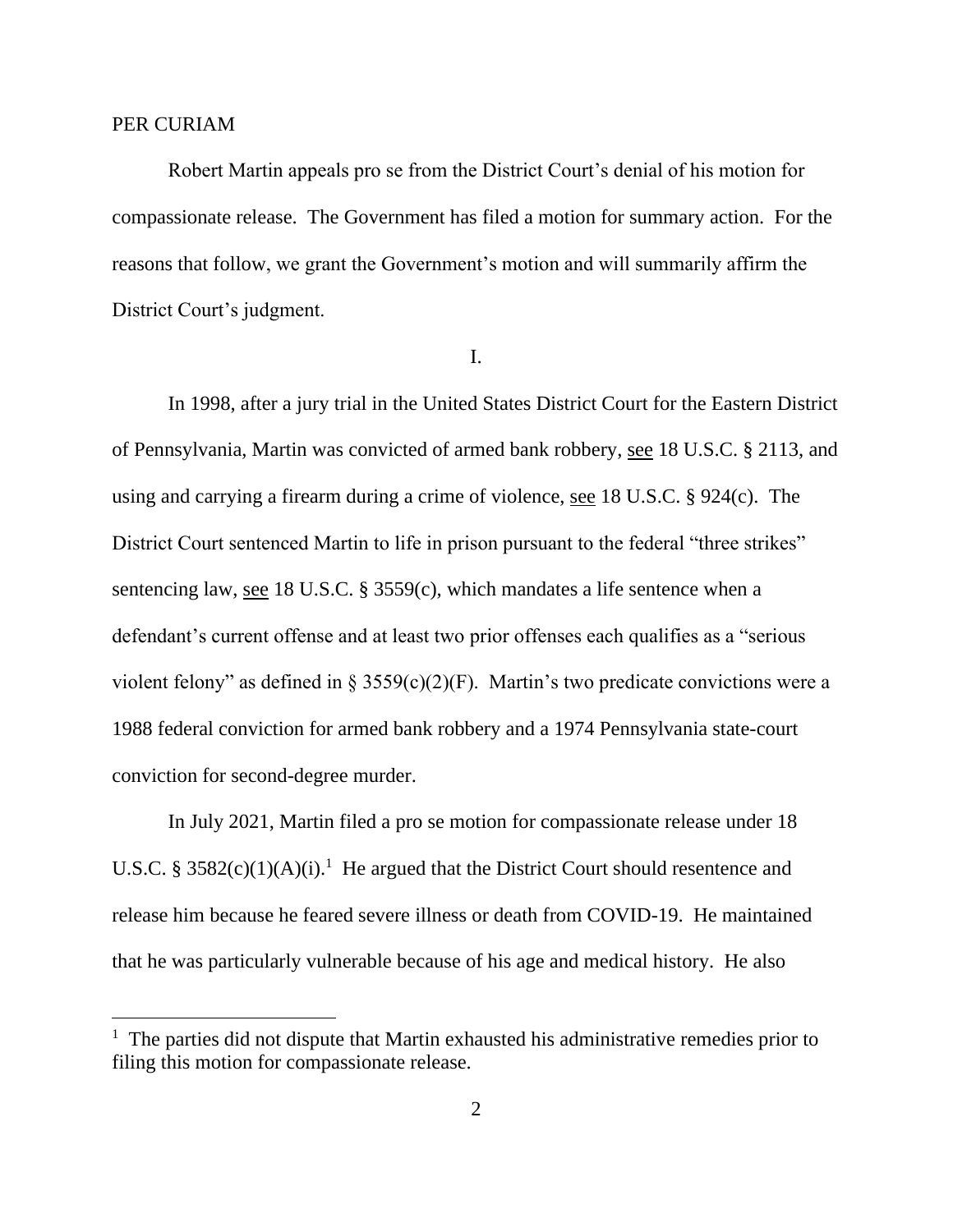argued that his sentence is no longer valid, given recent legal developments. Finally, Martin contended that he had matured and rehabilitated himself in prison.

In September 2021, the District Court denied his motion. The District Court concluded that Martin had not established any extraordinary and compelling reason for release. Further, the District Court determined that the relevant sentencing factors weighed against his release. Martin timely appealed, and the Government has moved for summary affirmance.

II.

We have jurisdiction under 28 U.S.C. § 1291. We review the District Court's order for abuse of discretion. See United States v. Pawlowski, 967 F.3d 327, 330 (3d Cir. 2020). We may summarily affirm a district court's decision if the appeal fails to present a substantial question. See Murray v. Bledsoe, 650 F.3d 246, 247 (3d Cir. 2011) (per curiam).

### III.

The compassionate-release provision states that a district court "may reduce the term of imprisonment" and "impose a term of probation or supervised release" if "extraordinary and compelling reasons warrant such a reduction." 18 U.S.C. § 3582(c)(1)(A)(i). Before granting compassionate release, a district court must consider "the factors set forth in [18 U.S.C.  $\S$ ] 3553(a) to the extent that they are applicable." Id. § 3582(c)(1)(A). Those factors include "the nature and circumstances of the offense and the history and characteristics of the defendant," id.  $\S 3553(a)(1)$ , as well as the need for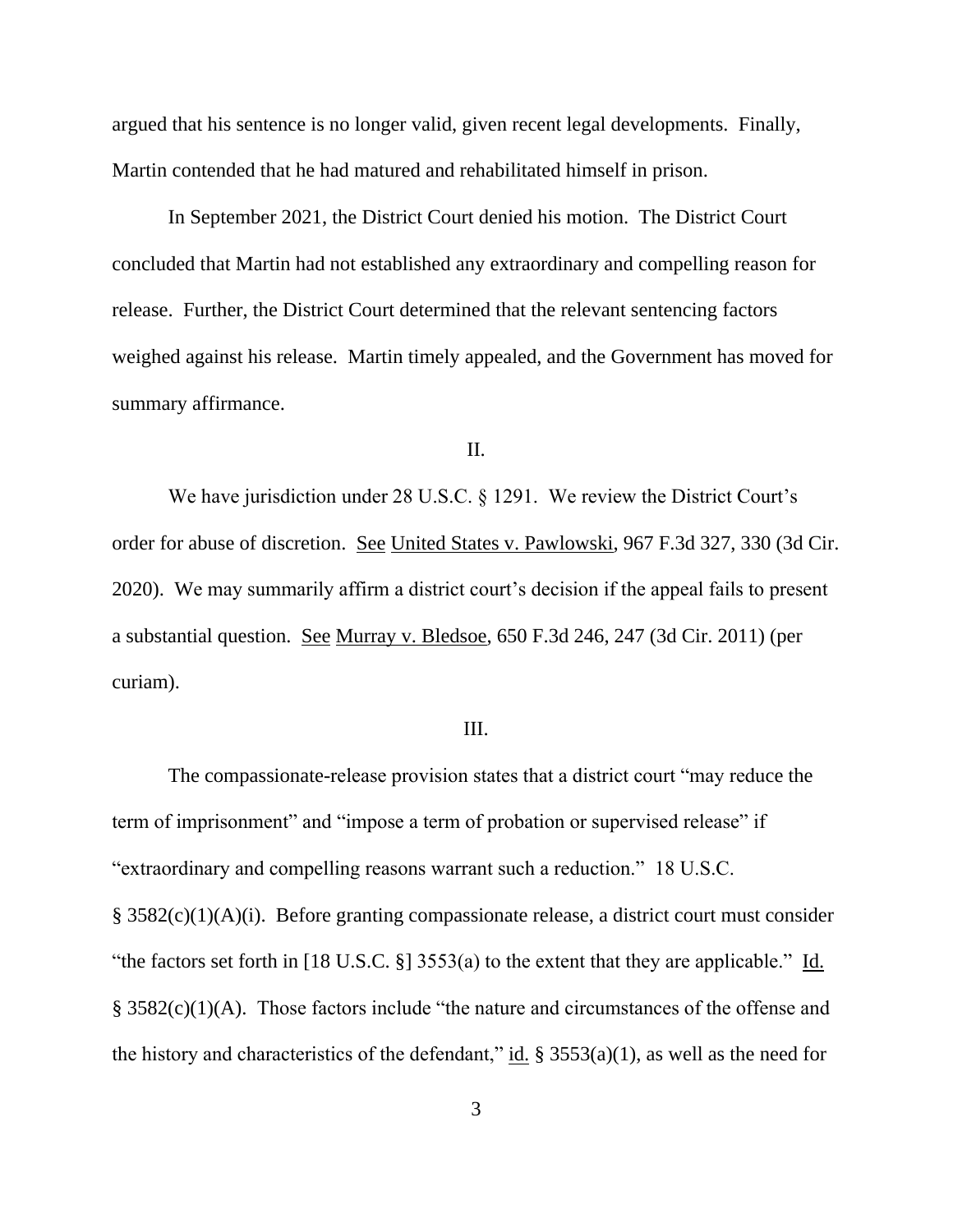the sentence "to reflect the seriousness of the offense, to promote respect for the law, . . . to provide just punishment for the offense," "to afford adequate deterrence to criminal conduct," and "to protect the public from further crimes of the defendant," id.  $\S$  3553(a)(2)(A)-(C). Under the abuse of discretion standard, we will not disturb a district court's denial of compassionate release "unless there is a definite and firm conviction that [it] committed a clear error of judgment in the conclusion it reached upon a weighing of the relevant factors." Pawlowski, 967 F.3d at 330 (alteration in original) (quoting Oddi v. Ford Motor Co., 234 F.3d 136, 146 (3d Cir. 2000)).

We discern no abuse of discretion in the District Court's conclusion that the § 3553(a) factors weighed against granting Martin compassionate release.<sup>2</sup> The District Court noted that Martin had committed multiple violent crimes, all of which involved firearms, demonstrating his disregard for the safety of others. The District Court observed that Martin was not deterred from criminal acts after his first two significant periods of incarceration and did not reform himself, instead committing another serious, violent crime. The District Court did commend Martin on his educational efforts and clean disciplinary record in prison, as well as his expression of remorse. However, after weighing all of those factors, the District Court concluded that he remained too

<sup>&</sup>lt;sup>2</sup> Based on this conclusion, we need not decide whether Martin demonstrated "extraordinary and compelling reasons" for his release. See 18 U.S.C.  $\S$  3582(c)(1)(A)(i). We note the District Court's findings that Martin has been vaccinated against COVID-19, that 92% of people incarcerated at Martin's prison had been vaccinated, and that his prison had few active cases at the time.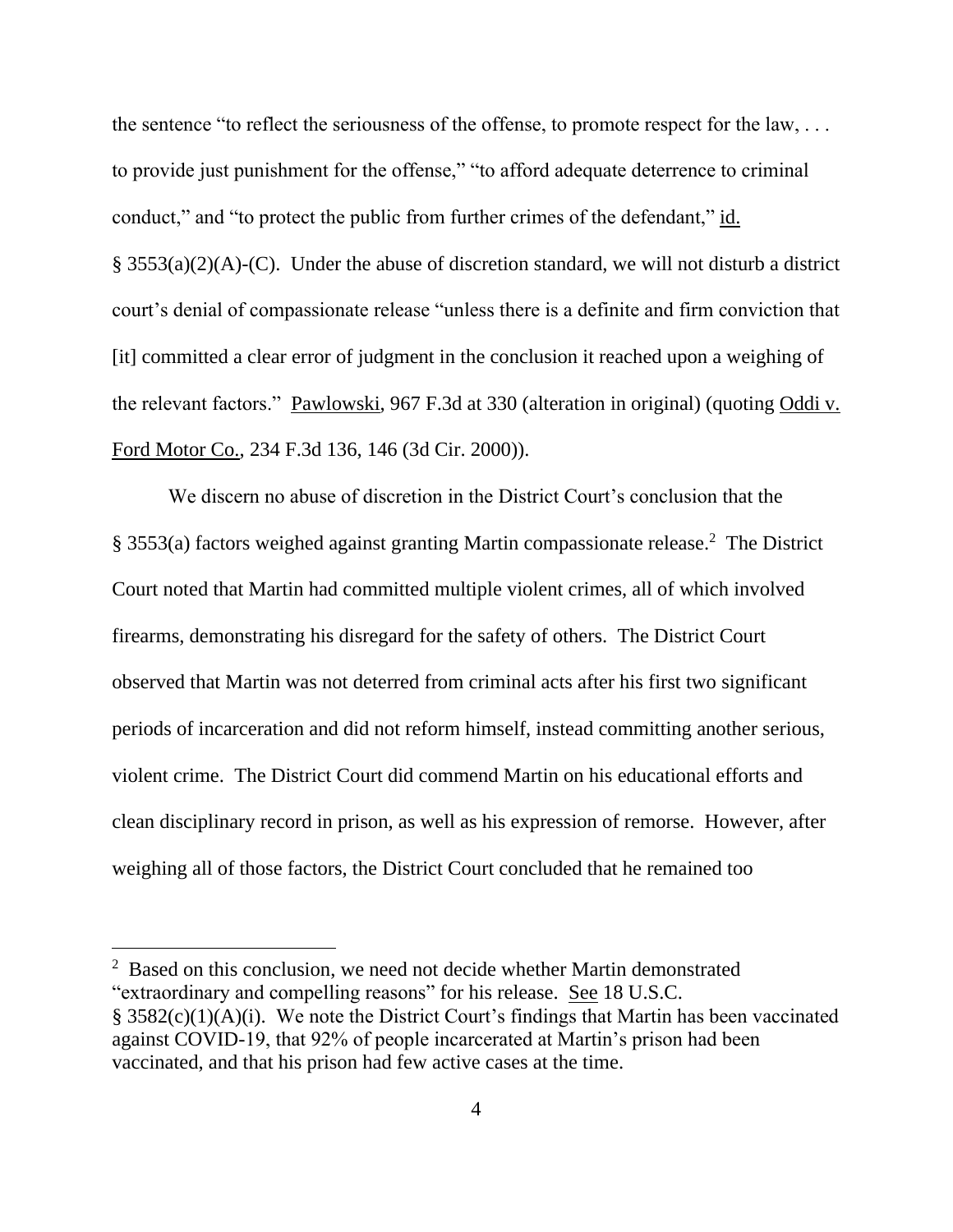dangerous to society to warrant release.<sup>3</sup> The District Court also explained why Martin's sentence remained valid, as the changes in the law he cited did not apply to his sentence.

Martin argues that the District Court failed to consider his efforts at rehabilitation, but the District Court discussed those efforts in weighing the § 3553(a) factors. Martin also contends that the District Court failed to consider his sentence length compared to how a defendant today would be sentenced under the changes implemented by the First Step Act of 2018. However, as the District Court explained in further detail, the First Step Act did not make any changes to the three-strikes provision under which Martin was sentenced.<sup>4</sup>

Having carefully considered the record and Martin's arguments, we do not have "a definite and firm conviction that [the District Court] committed a clear error of judgment in the conclusion it reached upon a weighing of the relevant factors." See id. Because this appeal does not present a substantial question, we grant the Government's motion for summary action, and we will summarily affirm the District Court's judgment.<sup>5</sup>

<sup>&</sup>lt;sup>3</sup> In coming to this conclusion, the District Court referenced its earlier decision, made in July 2020, which denied a previous compassionate-release motion from Martin after discussing each § 3553(a) factor in detail. Martin did not appeal from that July 2020 decision.

<sup>&</sup>lt;sup>4</sup> Martin has also made arguments challenging the length of his sentence based on United States v. Davis, 139 S. Ct. 2319 (2019). We have already considered these arguments in declining to issue a certificate of appealability in Martin's recent appeal from the denial of relief pursuant to 28 U.S.C § 2255. See C.A. No. 20-1907.

<sup>&</sup>lt;sup>5</sup> The Government's request to be excused from filing a brief is granted. Martin's motion to stay this appeal pending the Supreme Court's disposition of three cases is denied. In two of those cases, the Supreme Court has already denied certiorari. See